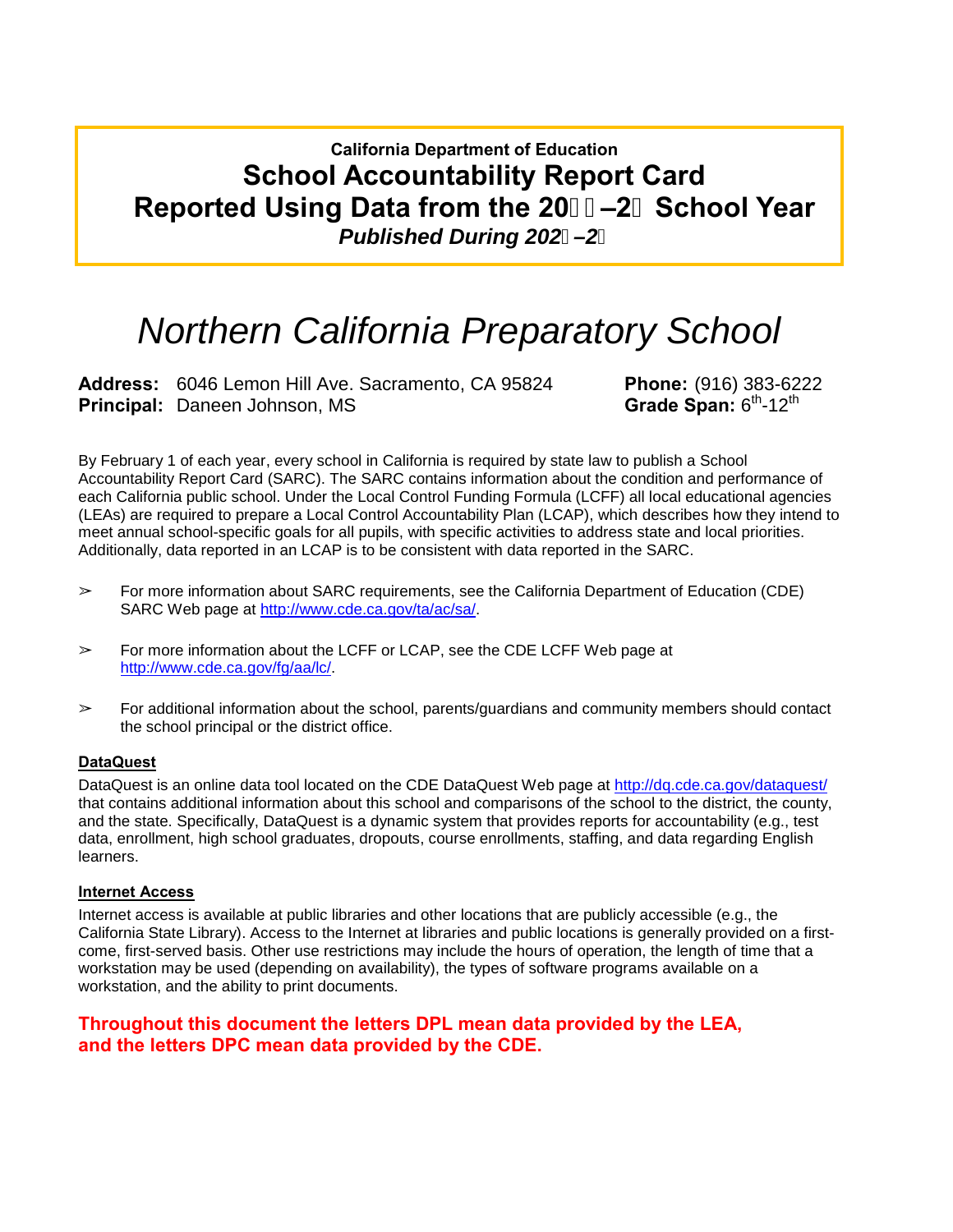# **About This School**

### **School Contact Information – Most Recent Year**

| <b>School Name</b>                       | Northern California Preparatory School |  |  |  |
|------------------------------------------|----------------------------------------|--|--|--|
| <b>Street</b>                            | 6046 Lemon Hill Ave                    |  |  |  |
| City, State, Zip                         | Sacramento, CA 95824                   |  |  |  |
| <b>Phone Number</b>                      | 916-383-6222                           |  |  |  |
| <b>Principal</b>                         | Daneen Johnson, MS                     |  |  |  |
| <b>E-mail Address</b>                    | djohnson@ncpsschool.com                |  |  |  |
| <b>Web Site</b>                          | www.ncpsschool.com                     |  |  |  |
| <b>County-District-School (CDS) Code</b> | 34674397085590                         |  |  |  |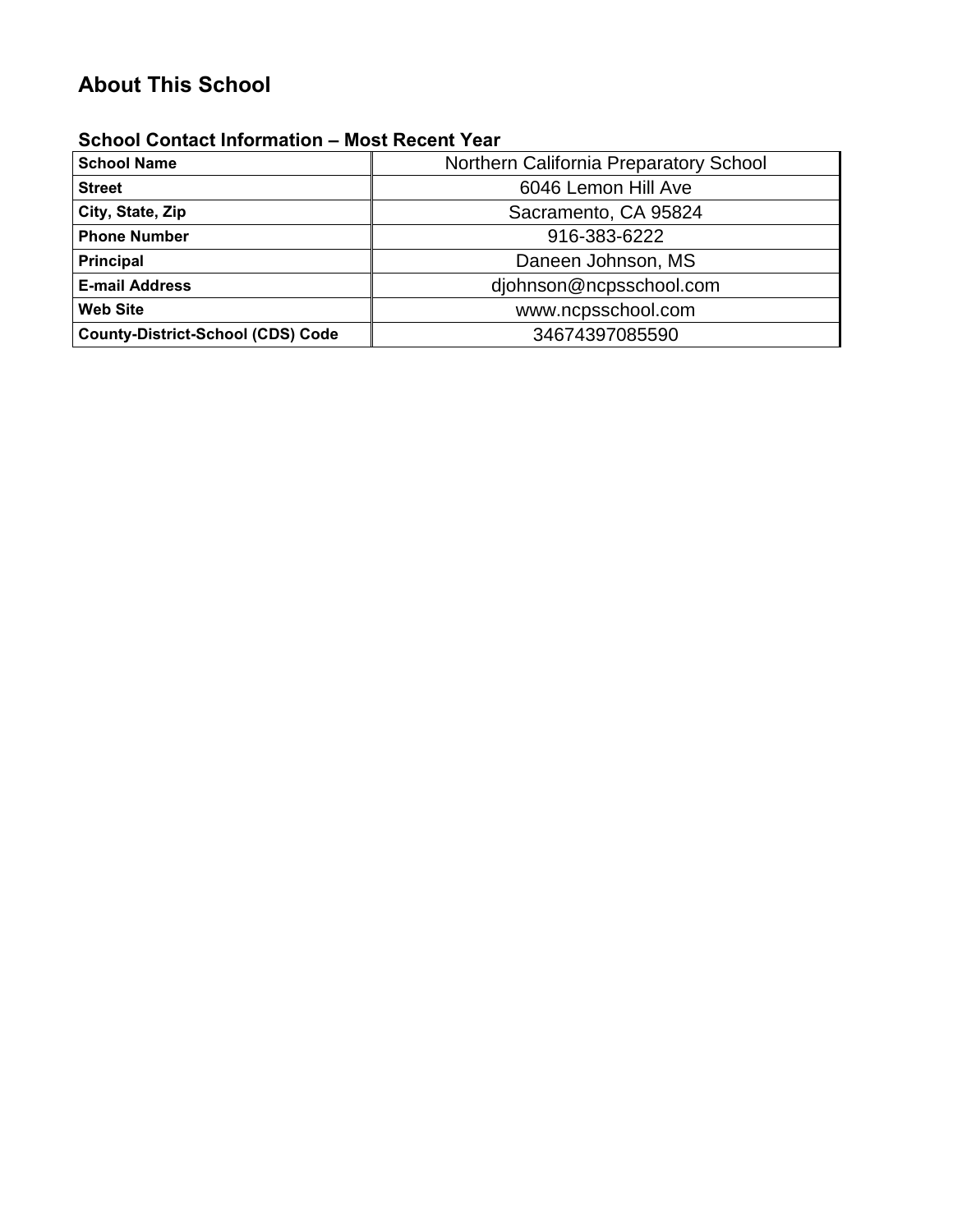### **School Description and Mission Statement – Most Recent Year**

The Northern California Preparatory School, fully accredited by the Western Association of Schools and Colleges as well as the California Department of Education, is a highly specialized school serving students with mild to moderate autism, spectrum disabilities, learning disabilities, and emotional disabilities.

The NCPS campus is located in South Sacramento on a spacious 5 acres with a self contained Independent Living Skills Program for certificate track students and a spacious 10,000 sq ft facility for the diploma track students. In this nurturing educational and therapeutic environment, students are able to succeed both academically and socially. All teachers are credentialed by the state of California and class sizes are kept small to ensure an optimal learning environment.

NCPS offers different ability levels to students with learning differences. The programs, courses of study and instructional methods are based on educational research and curricular standards. This provides students the opportunity to learn and achieve their fullest potential while experiencing success.

NCPS standards-based curriculum follows state and district guidelines. Lessons integrate participation by students in a small group setting. Emphasis is placed on how the lesson connects and relates to the world around them. Research shows that students with learning disabilities require explicit instruction in learning how to learn. Therefore students are taught organization, time-management¸ note-taking, and test-taking strategies.

NCPS focuses on our student's future as well as their present levels of academic success. Throughout the course of study at NCPS, students are being prepared to enter various post graduation environments such as community college, universities or the work force. Every year Seniors tour local colleges, meet with college counselors and plan the transition to college life.

NCPS also offers high school aged students opportunities to gain valuable vocational training through enriched curriculum, career awareness and exploration, pre-employment skills and work experiences. Students 16 years and older may participate in paid oncampus employment.

The NCPS Autism Program is designed for students with mild-moderate cognitive delays and challenges with social communication. This integrated educational and therapeutic program utilizes ABA techniques to promote academics, independent living skills, social and emotional development and socially appropriate communication skills. NCPS will focus on implementing interventions that are practical, successful and accessible.

NCPS also provides on-site support services including individual therapy, group therapy, social skills training, social development groups, speech and language therapy, occupational therapy, functional behavior analysis and behavior support plans.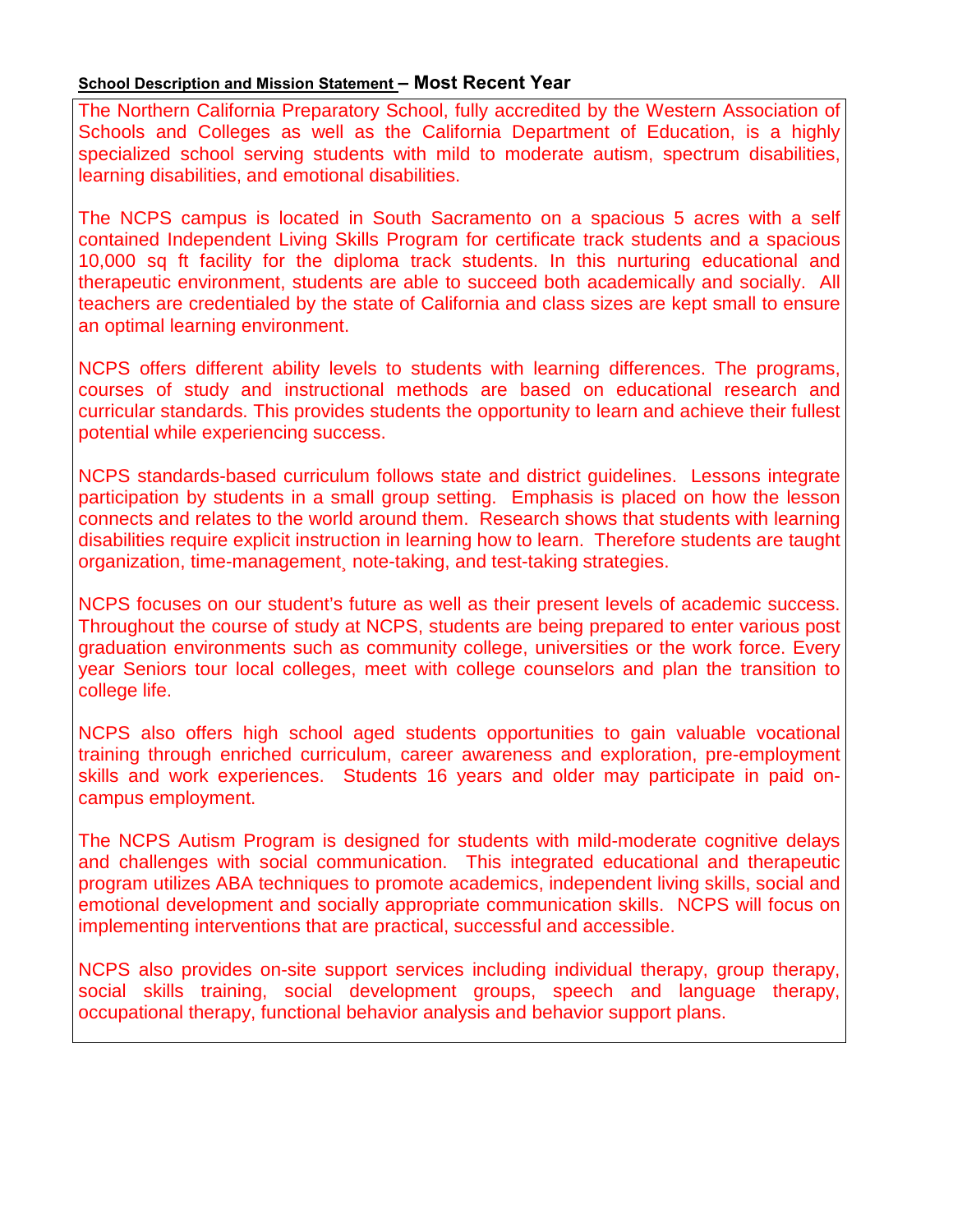| <b>Grade Level</b>         | <b>Number of Students</b> |
|----------------------------|---------------------------|
| Kindergarten               | x                         |
| Grade 1                    | 0                         |
| Grade 2                    | 0                         |
| Grade 3                    | 0                         |
| Grade 4                    | 0                         |
| Grade 5                    | 0                         |
| Grade 6                    | 0                         |
| Grade 7                    | €                         |
| Grade 8                    | G                         |
| <b>Ungraded Elementary</b> | 0                         |
| Grade 9                    | A                         |
| Grade 10                   | ÀJ                        |
| Grade 11                   | 1H                        |
| Grade 12                   | 2Ĩ                        |
| <b>Ungraded Secondary</b>  | 0                         |
| <b>Total Enrollment</b>    |                           |

### **Student Enrollment by Grade Level (School Year 20–2)**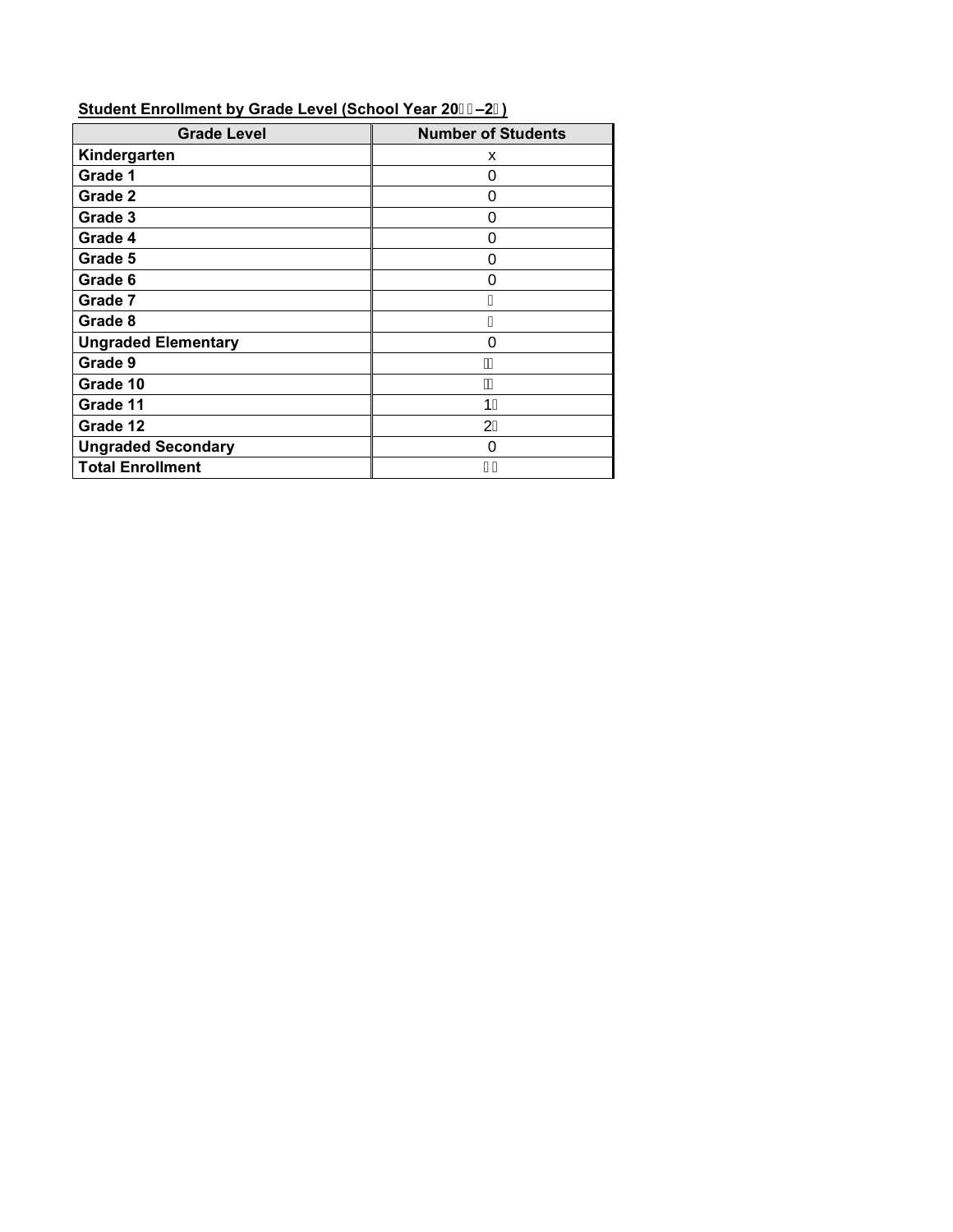### **Student Enrollment by Student Group (School Year 20–2)**

| <b>Student Group</b>                   | <b>Percent of</b><br><b>Total Enrollment</b> |
|----------------------------------------|----------------------------------------------|
| <b>Black or African American</b>       | А                                            |
| American Indian or Alaska Native       | 2                                            |
| Asian                                  | н                                            |
| <b>Filipino</b>                        | G                                            |
| <b>Hispanic or Latino</b>              | G                                            |
| Native Hawaiian or Pacific Islander    | O                                            |
| White                                  | н                                            |
| <b>Two or More Races</b>               | U                                            |
| <b>Socioeconomically Disadvantaged</b> | <b>DPC</b>                                   |
| <b>English Learners</b>                | F                                            |
| <b>Students with Disabilities</b>      |                                              |
| <b>Foster Youth</b>                    | 2                                            |

# **A. Conditions of Learning**

## **State Priority: Basic**

The SARC provides the following information relevant to the State priority: Basic (Priority 1):

- Degree to which teachers are appropriately assigned and fully credentialed in the subject area and for the pupils they are teaching;
- Pupils have access to standards-aligned instructional materials; and
- School facilities are maintained in good repair

### **Teacher Credentials**

| <b>Teachers</b>                                                              | <b>School</b><br>$201, -1$ | <b>School</b><br>$201 - -85$ | <b>School</b><br>$208$ - 2%$ | <b>District</b><br>208\$-2% |
|------------------------------------------------------------------------------|----------------------------|------------------------------|------------------------------|-----------------------------|
| <b>With Full Credential</b>                                                  |                            |                              |                              |                             |
| <b>Without Full Credential</b>                                               |                            |                              | G                            |                             |
| <b>Teaching Outside Subject Area of Competence</b><br>(with full credential) |                            |                              |                              |                             |

### **Teacher Misassignments and Vacant Teacher Positions**

| Indicator                                      | $201. -1$ | $201 - -85$ | 208\$-2% |
|------------------------------------------------|-----------|-------------|----------|
| Misassignments of Teachers of English Learners |           |             |          |
| Total Teacher Misassignments*                  |           |             |          |
| Vacant Teacher Positions                       |           |             |          |

Note: "Misassignments" refers to the number of positions filled by teachers who lack legal authorization to teach that grade level, subject area, student group, etc.

\* Total Teacher Misassignments includes the number of Misassignments of Teachers of English learners.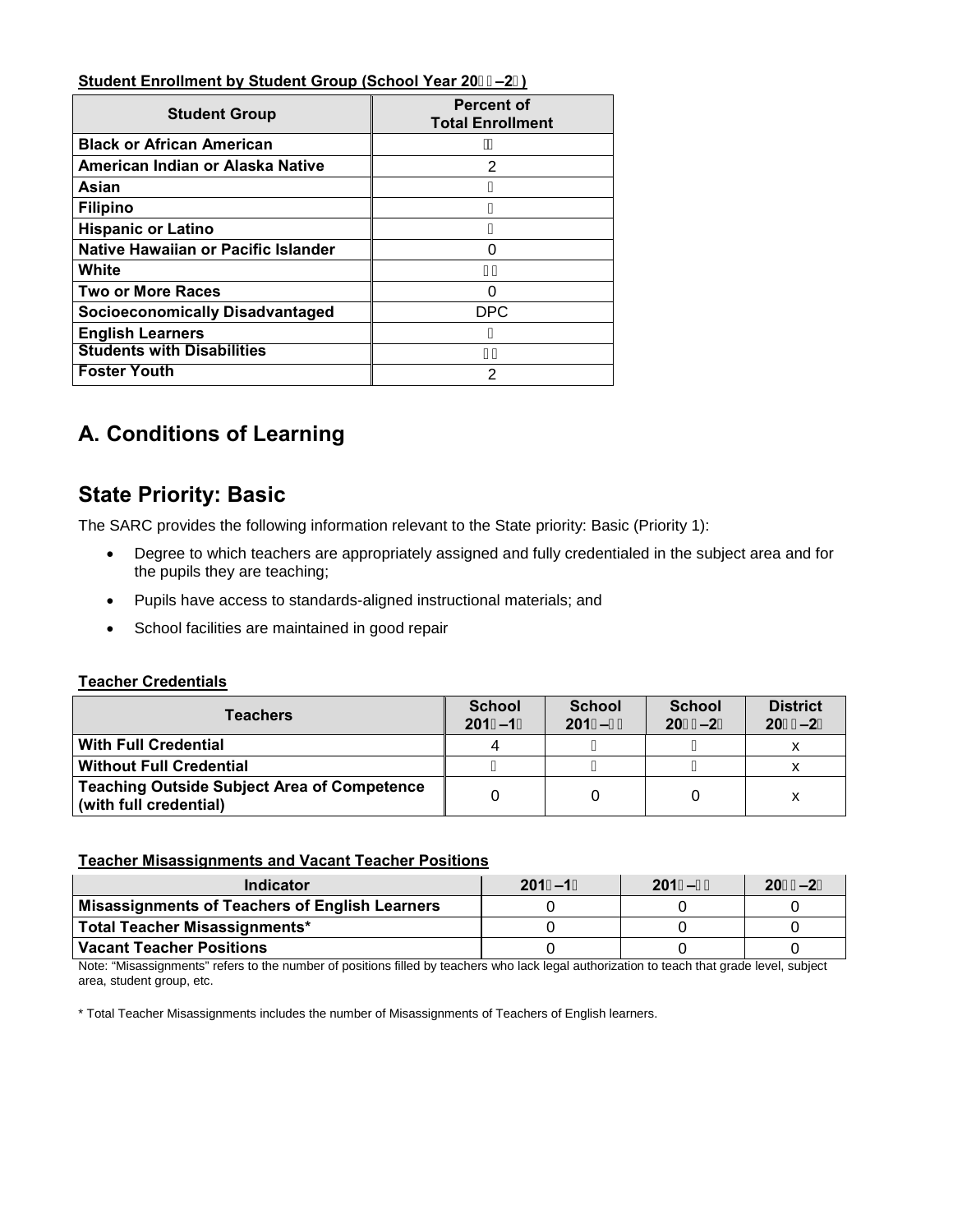### **Core Academic Classes Taught by Highly Qualified Teachers (School Year 20–2)**

| <b>Location of Classes</b>              | <b>Percent of Classes In Core</b><br><b>Academic Subjects</b><br><b>Taught by</b><br><b>Highly Qualified Teachers</b> | <b>Percent of Classes In Core</b><br><b>Academic Subjects</b><br>Not Taught by<br><b>Highly Qualified Teachers</b> |
|-----------------------------------------|-----------------------------------------------------------------------------------------------------------------------|--------------------------------------------------------------------------------------------------------------------|
| <b>This School</b>                      | 100%                                                                                                                  | 0%                                                                                                                 |
| <b>All Schools in District</b>          |                                                                                                                       |                                                                                                                    |
| <b>High-Poverty Schools in District</b> |                                                                                                                       |                                                                                                                    |
| <b>Low-Poverty Schools in District</b>  |                                                                                                                       |                                                                                                                    |

Note: High-poverty schools are defined as those schools with student eligibility of approximately 40 percent or more in the free and reduced price meals program. Low-poverty schools are those with student eligibility of approximately 39 percent or less in the free and reduced price meals program.

### **Quality, Currency, Availability of Textbooks and Instructional Materials – Most Recent Year**

*Year and month in which the data were collected:* 2/202F

| <b>Subject</b>                                       |  | <b>Textbooks and</b><br><b>Instructional</b><br>Materials/year of<br><b>Adoption</b> | <b>From Most Recent</b><br><b>Adoption?</b> | <b>Percent Students</b><br><b>Lacking Own</b><br><b>Assigned Copy</b> |  |  |  |
|------------------------------------------------------|--|--------------------------------------------------------------------------------------|---------------------------------------------|-----------------------------------------------------------------------|--|--|--|
| <b>Reading/Language Arts</b>                         |  |                                                                                      |                                             |                                                                       |  |  |  |
| <b>Mathematics</b>                                   |  |                                                                                      |                                             |                                                                       |  |  |  |
| <b>Science</b>                                       |  |                                                                                      |                                             |                                                                       |  |  |  |
| <b>History-Social Science</b>                        |  | NCPS Provides all students with State or LEA<br>stand core curriculum                |                                             |                                                                       |  |  |  |
| <b>Foreign Language</b>                              |  |                                                                                      |                                             |                                                                       |  |  |  |
| <b>Health</b>                                        |  |                                                                                      |                                             |                                                                       |  |  |  |
| <b>Visual and Performing Arts</b>                    |  |                                                                                      |                                             |                                                                       |  |  |  |
| <b>Science Laboratory Equipment</b><br>(grades 9-12) |  |                                                                                      |                                             |                                                                       |  |  |  |

Note: Cells with N/A values do not require data.

### **School Facility Conditions and Planned Improvements – Most Recent Year**

The Northern California Preparatory School is located on a gated 5 acre property in South Sacramento. The outdoor area consists of a volleyball court, playing fields, basketball court, swing sets and play structure, garden area, green house and outdoor patio area. The indoor facility consists of over 12,000 square feet of usable space. This space consists of 7 classrooms, music room, OT Room, Speech Room, cafeteria, conference room, kitchen, laundry facility and staff offices.

NCPS takes great efforts to ensure that the entire campus and indoor facility are clean, safe and fully functional. NCPS ensures that the repairs necessary to keep the school in good repair and working order are completed in a timely manner. The indoor facility is cleaned and sanitized on a daily basis.

#### **School Facility Good Repair Status – Most Recent Year**

Using the most recent FIT data (or equivalent), provide the following:

• Determination of repair status for systems listed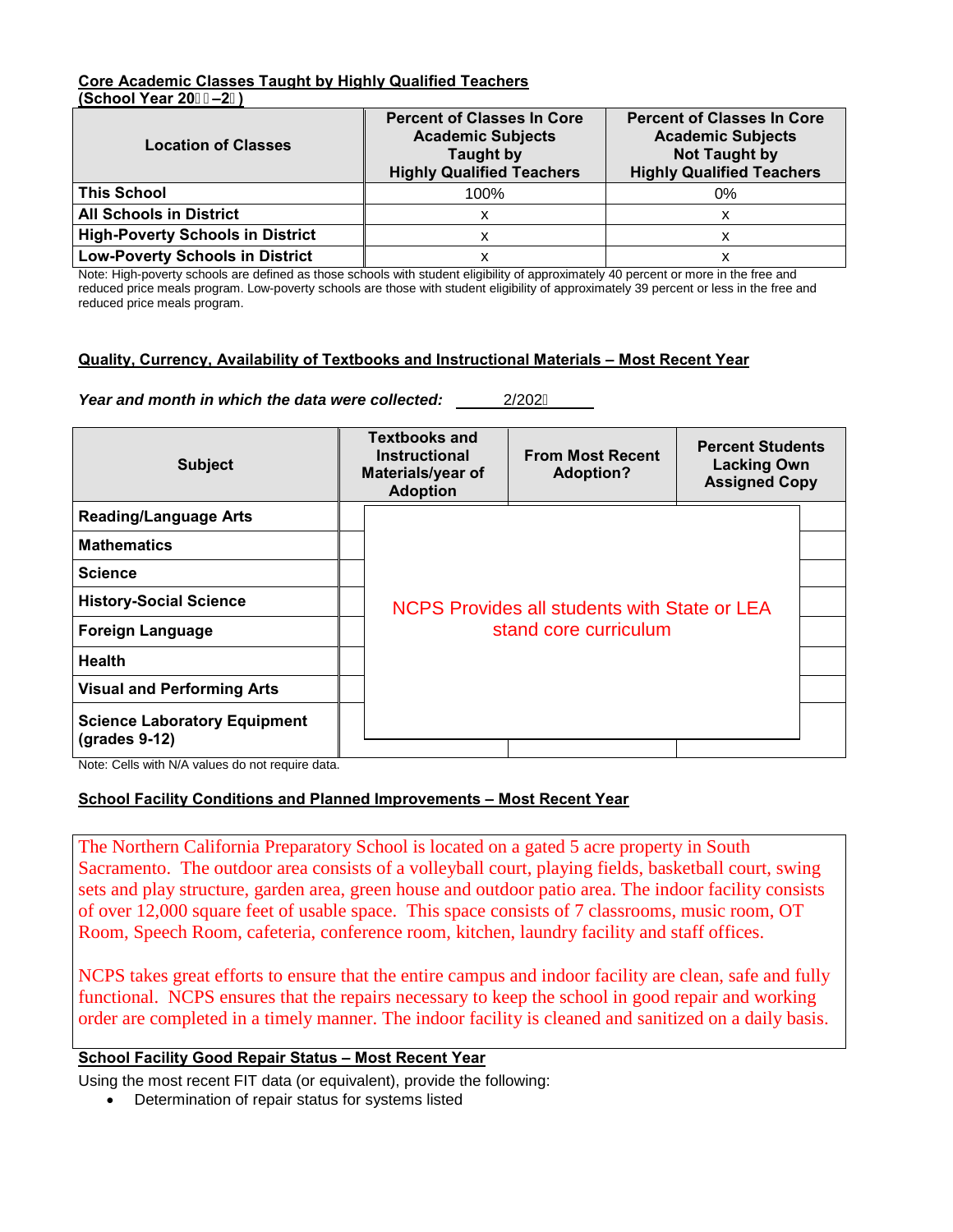- Description of any needed maintenance to ensure good repair
- The year and month in which the data were collected
- The overall rating

### *Year and month in which the data were collected:* 2/202F

| <b>System Inspected</b>                                                       | <b>Repair Needed and</b><br><b>Action Taken or Planned</b> |      |      |                   |  |
|-------------------------------------------------------------------------------|------------------------------------------------------------|------|------|-------------------|--|
|                                                                               | Good                                                       | Fair | Poor |                   |  |
| <b>Systems: Gas Leaks,</b><br>Mechanical/HVAC, Sewer                          | $\boldsymbol{\mathsf{x}}$                                  |      |      |                   |  |
| <b>Interior: Interior Surfaces</b>                                            | X                                                          |      |      |                   |  |
| <b>Cleanliness: Overall</b><br>Cleanliness, Pest/ Vermin<br>Infestation       | X                                                          |      |      |                   |  |
| <b>Electrical: Electrical</b>                                                 | X                                                          |      |      | No repairs needed |  |
| <b>Restrooms/Fountains:</b><br>Restrooms, Sinks/ Fountains                    | x                                                          |      |      |                   |  |
| <b>Safety: Fire Safety, Hazardous</b><br><b>Materials</b>                     | $\boldsymbol{\mathsf{x}}$                                  |      |      |                   |  |
| <b>Structural: Structural Damage,</b><br>Roofs                                | X                                                          |      |      |                   |  |
| <b>External: Playground/School</b><br>Grounds, Windows/<br>Doors/Gates/Fences | X                                                          |      |      |                   |  |

### **Overall Facility Rate – Most Recent Year**

*Year and month in which the data were collected:* 2/202F

| <b>Overall Rating</b> | <b>Exemplary</b> | Good | Fair | Poor |
|-----------------------|------------------|------|------|------|
|                       |                  |      |      |      |

### **B. Pupil Outcomes**

### **State Priority: Pupil Achievement**

The SARC provides the following information relevant to the State priority: Pupil Achievement (Priority 4):

- Statewide assessments (i.e., California Assessment of Student Performance and Progress [CAASPP], Science California Standards Tests); and
- The percentage of pupils who have successfully completed courses that satisfy the requirements for entrance to the University of California and the California State University, or career technical education sequences or programs of study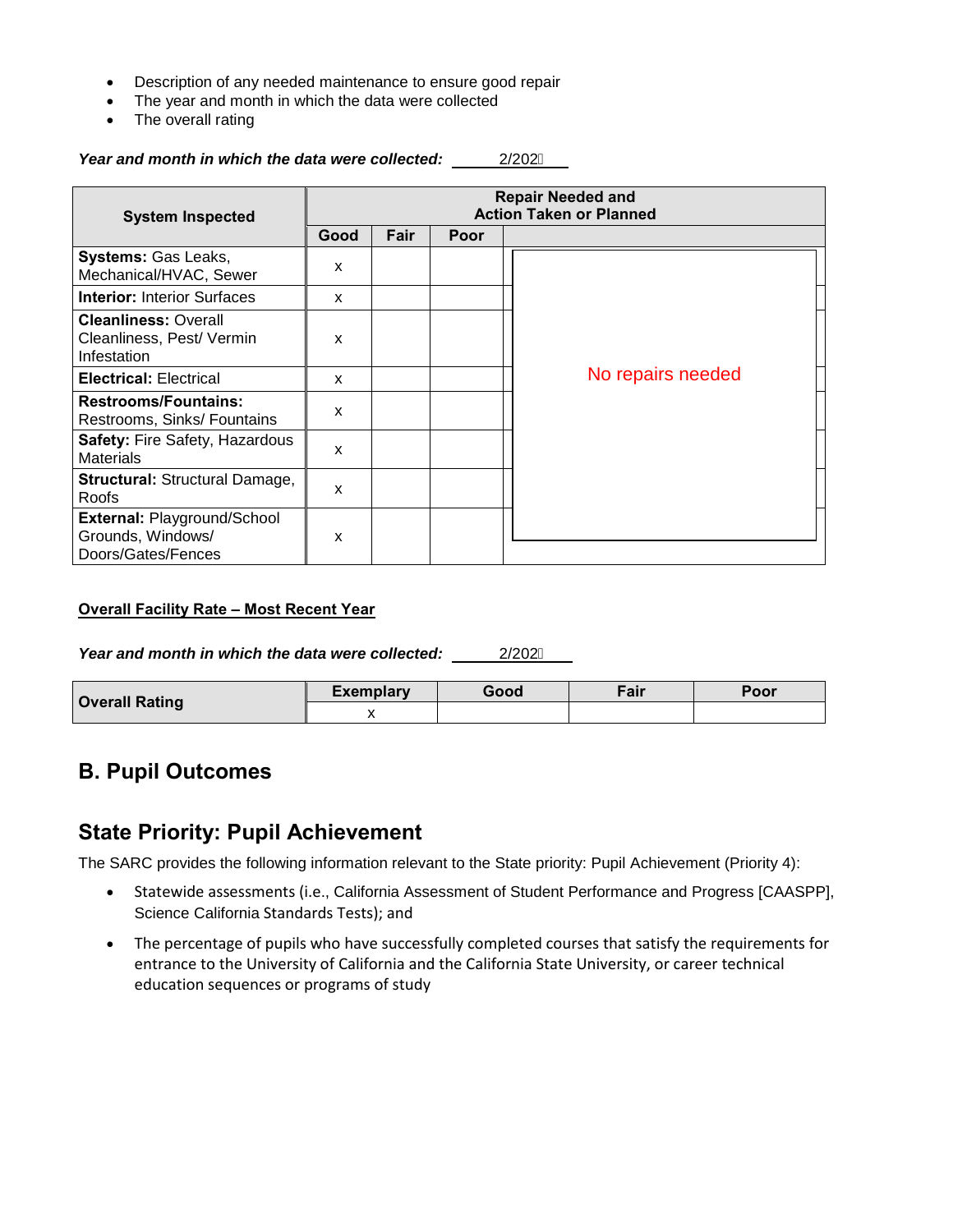### **California Standards Tests for All Students in Science – Three-Year Comparison**

|                                  | Percent of Students Scoring at Proficient or Advanced<br>(meeting or exceeding the state standards) |      |      |                 |      |      |                                                                                            |      |     |
|----------------------------------|-----------------------------------------------------------------------------------------------------|------|------|-----------------|------|------|--------------------------------------------------------------------------------------------|------|-----|
| <b>Subject</b>                   | <b>School</b>                                                                                       |      |      | <b>District</b> |      |      | <b>State</b>                                                                               |      |     |
|                                  |                                                                                                     |      |      |                 |      |      | 201, -1-  201- -&\$ 20&\$-2%  201, -1-  201- -&\$ 20&\$-2%   201, -1-  201- -&\$  20&\$-2% |      |     |
| Science (grades 5,<br>8, and 10) | DPC.                                                                                                | DPC. | DPC. | DPC.            | DPC. | DPC. | <b>DPC</b>                                                                                 | DPC. | DPC |

Note: Scores are not shown when the number of students tested is ten or less, either because the number of students in this category is too small for statistical accuracy or to protect student privacy.

#### **California Standards Tests Results by Student Group in Science (School Year 20–2)**

| <b>Student Group</b>                                 | <b>Percent of Students Scoring at</b><br><b>Proficient or Advanced</b> |
|------------------------------------------------------|------------------------------------------------------------------------|
| All Students in the LEA                              | <b>DPC</b>                                                             |
| All Students at the School                           | <b>DPC</b>                                                             |
| Male                                                 | <b>DPC</b>                                                             |
| <b>Female</b>                                        | <b>DPC</b>                                                             |
| <b>Black or African American</b>                     | <b>DPC</b>                                                             |
| American Indian or Alaska Native                     | <b>DPC</b>                                                             |
| Asian                                                | <b>DPC</b>                                                             |
| <b>Filipino</b>                                      | <b>DPC</b>                                                             |
| <b>Hispanic or Latino</b>                            | <b>DPC</b>                                                             |
| Native Hawaiian or Pacific Islander                  | <b>DPC</b>                                                             |
| White                                                | <b>DPC</b>                                                             |
| <b>Two or More Races</b>                             | <b>DPC</b>                                                             |
| <b>Socioeconomically Disadvantaged</b>               | <b>DPC</b>                                                             |
| <b>English Learners</b>                              | <b>DPC</b>                                                             |
| <b>Students with Disabilities</b>                    | <b>DPC</b>                                                             |
| <b>Students Receiving Migrant Education Services</b> | <b>DPC</b>                                                             |
| <b>Foster Youth</b>                                  | <b>DPC</b>                                                             |

Note: Scores are not shown when the number of students tested is ten or less, either because the number of students in this category is too small for statistical accuracy or to protect student privacy.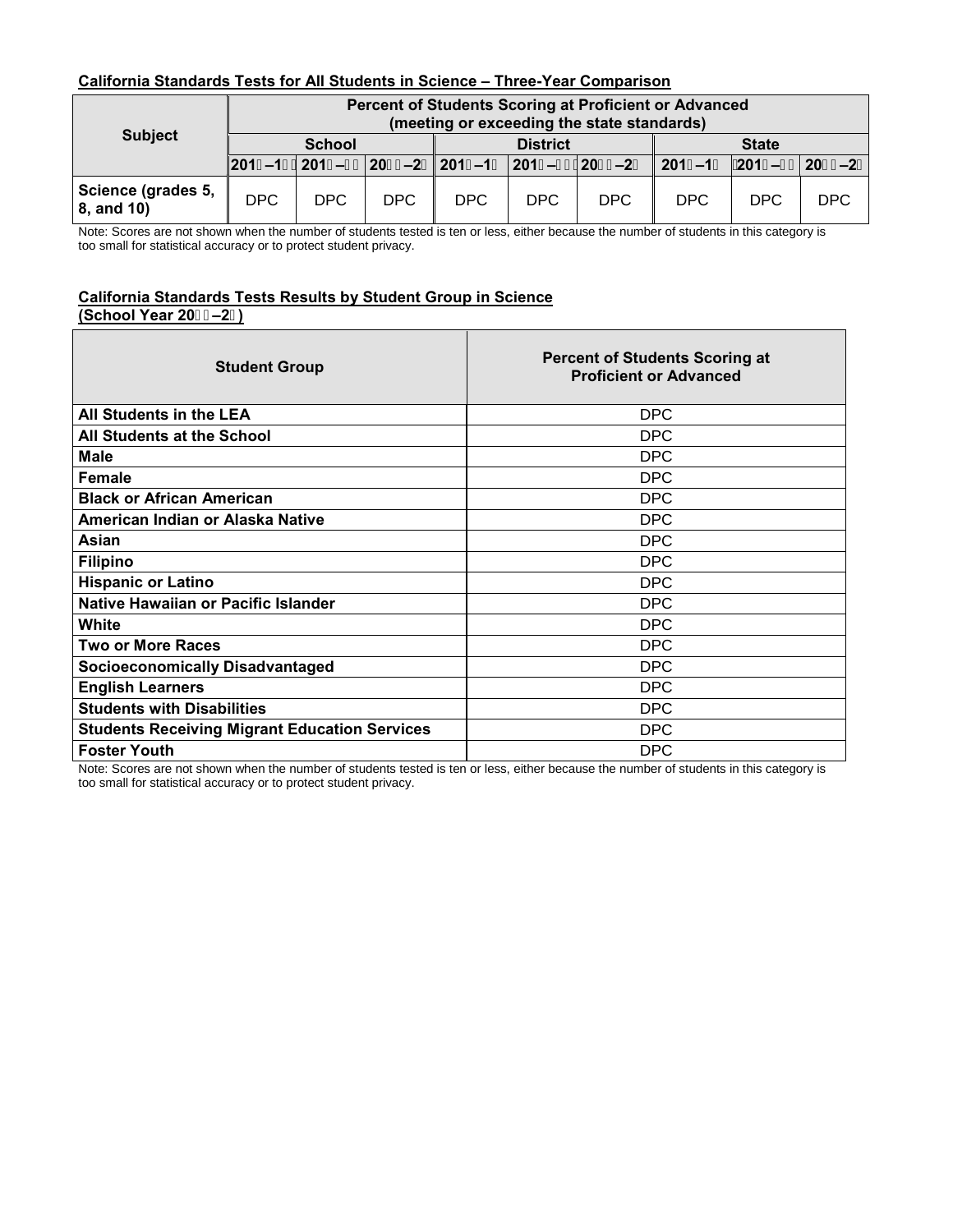**Career Technical Education Participation (School Year 20–2)**

| <b>Measure</b>                                                                                                    | <b>CTE Program Participation</b> |
|-------------------------------------------------------------------------------------------------------------------|----------------------------------|
| Number of Pupils Participating in CTE                                                                             | N/A                              |
| Percent of Pupils Completing a CTE Program and Earning a High<br><b>School Diploma</b>                            | N/A                              |
| Percent of CTE Courses Sequenced or Articulated Between the School<br>and Institutions of Postsecondary Education | N/A                              |

### **Courses for University of California and/or California State University Admission**

| <b>UC/CSU Course Measure</b>                                                        | <b>Percent</b> |
|-------------------------------------------------------------------------------------|----------------|
| 20&\$–2%Pupils Enrolled in Courses Required for UC/CSU Admission                    |                |
| 20&\$–2%Graduates Who Completed All Courses Required for UC/CSU<br><b>Admission</b> |                |

### **State Priority: Other Pupil Outcome**

The SARC provides the following information relevant to the State priority: Other Pupil Outcomes (Priority 8):

• Pupil outcomes in the subject areas of English, mathematics, and physical education

### **California High School Exit Examination Results for Grade Ten Students – Three-Year Comparison (if applicable)**

|                                        | Percent of Students Scoring at Proficient or Advanced |            |  |                                                                                  |                 |  |              |  |                                                                                                                    |  |  |
|----------------------------------------|-------------------------------------------------------|------------|--|----------------------------------------------------------------------------------|-----------------|--|--------------|--|--------------------------------------------------------------------------------------------------------------------|--|--|
| <b>Subject</b>                         | <b>School</b>                                         |            |  |                                                                                  | <b>District</b> |  | <b>State</b> |  |                                                                                                                    |  |  |
|                                        |                                                       |            |  |                                                                                  |                 |  |              |  | <u>  201, -1-     201- -8\$   208\$-2%   201. -1-    201- -8\$   208\$-2%   201. -1-     201- -20   208\$-2%  </u> |  |  |
| <b>English Language</b><br><b>Arts</b> | DPC                                                   | DPC        |  | Maintained at each student's District Office<br>and included in District results |                 |  |              |  |                                                                                                                    |  |  |
| <b>Mathematics</b>                     | DPC.                                                  | <b>DPC</b> |  |                                                                                  |                 |  |              |  | <b>DPC</b>                                                                                                         |  |  |

Note: Percentages are not calculated when the number of students tested is ten or less, either because the number of students in this category is too small for statistical accuracy or to protect student privacy.

### **California High School Exit Examination Grade Ten Results by Student Group (School Year 20–2) (if applicable)**

|  | <b>Student Group</b> | <b>English Language Arts</b> | <b>Mathematics</b> |
|--|----------------------|------------------------------|--------------------|
|--|----------------------|------------------------------|--------------------|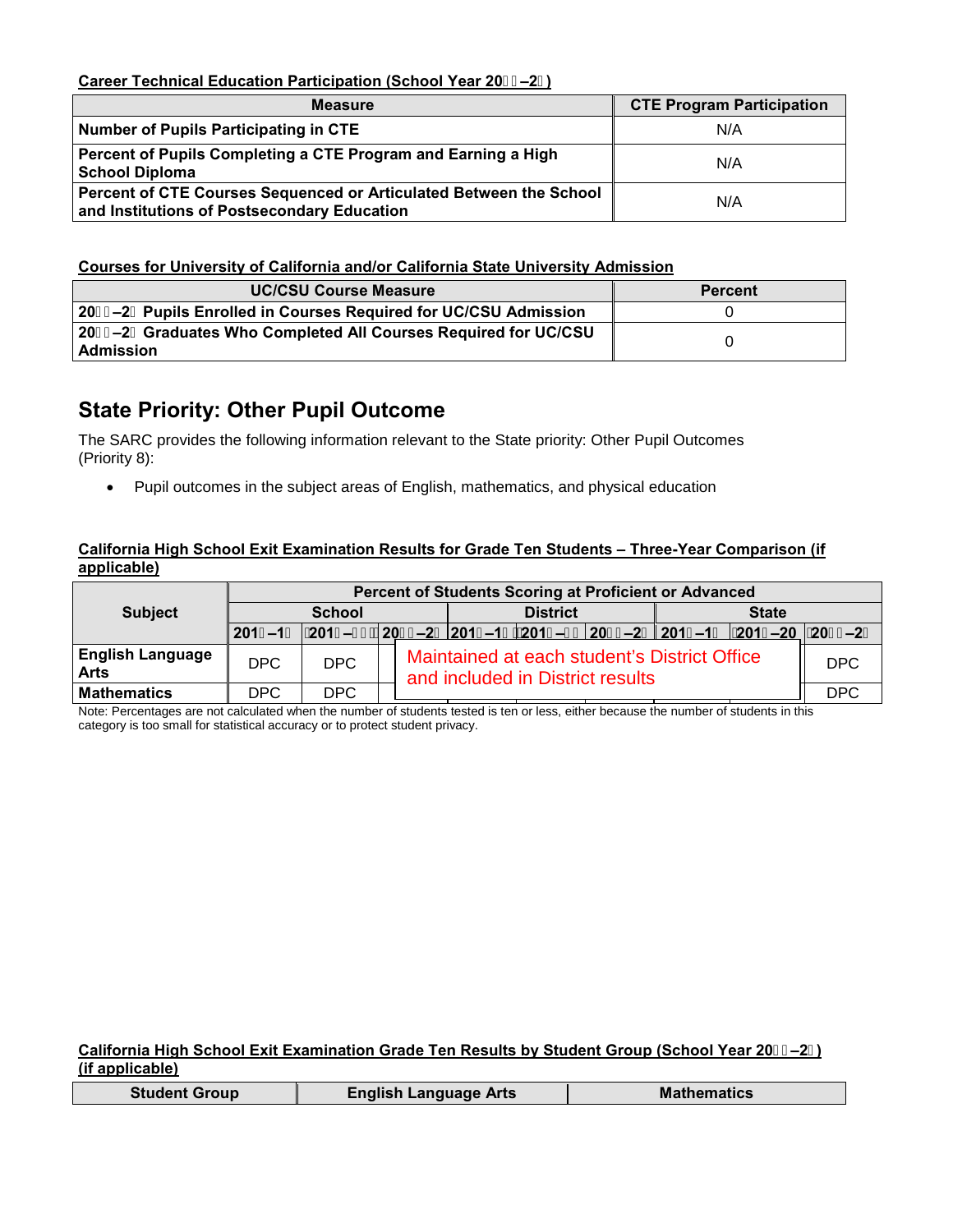|                                                                | <b>Percent</b><br><b>Not</b><br><b>Proficient</b> | <b>Percent</b><br><b>Proficient</b> | <b>Percent</b><br><b>Advanced</b> | <b>Percent</b><br><b>Not</b><br><b>Proficient</b> | <b>Percent</b><br><b>Proficient</b>             | <b>Percent</b><br><b>Advanced</b> |
|----------------------------------------------------------------|---------------------------------------------------|-------------------------------------|-----------------------------------|---------------------------------------------------|-------------------------------------------------|-----------------------------------|
| All Students in the LEA                                        |                                                   |                                     |                                   |                                                   |                                                 |                                   |
| All Students at the School                                     |                                                   |                                     |                                   |                                                   |                                                 |                                   |
| <b>Male</b>                                                    |                                                   |                                     |                                   |                                                   |                                                 |                                   |
| <b>Female</b>                                                  |                                                   |                                     |                                   |                                                   |                                                 |                                   |
| <b>Black or African American</b>                               |                                                   |                                     |                                   |                                                   |                                                 |                                   |
| American Indian or Alaska<br><b>Native</b>                     |                                                   |                                     |                                   |                                                   |                                                 |                                   |
| Asian                                                          |                                                   |                                     |                                   |                                                   |                                                 |                                   |
| <b>Filipino</b>                                                |                                                   |                                     |                                   |                                                   |                                                 |                                   |
| <b>Hispanic or Latino</b>                                      |                                                   |                                     |                                   |                                                   | Information maintained at the students district |                                   |
| <b>Native Hawaiian or Pacific</b><br><b>Islander</b>           |                                                   |                                     |                                   |                                                   |                                                 |                                   |
| White                                                          |                                                   |                                     |                                   |                                                   |                                                 |                                   |
| <b>Two or More Races</b>                                       |                                                   |                                     |                                   |                                                   |                                                 |                                   |
| <b>Socioeconomically</b><br><b>Disadvantaged</b>               |                                                   |                                     |                                   |                                                   |                                                 |                                   |
| <b>English Learners</b>                                        |                                                   |                                     |                                   |                                                   |                                                 |                                   |
| <b>Students with Disabilities</b>                              |                                                   |                                     |                                   |                                                   |                                                 |                                   |
| <b>Students Receiving Migrant</b><br><b>Education Services</b> |                                                   |                                     |                                   |                                                   |                                                 |                                   |
| <b>Foster Youth</b>                                            |                                                   |                                     |                                   |                                                   |                                                 |                                   |

Note: Percentages are not calculated when the number of students tested is ten or less, either because the number of students in this category is too small for statistical accuracy or to protect student privacy.

### **California Physical Fitness Test Results (School Year 20–2)**

| <b>Grade Level</b> | <b>Percent of Students</b><br><b>Meeting Four of Six</b><br><b>Fitness Standards</b> | <b>Percent of Students</b><br><b>Meeting Five of Six</b><br><b>Fitness Standards</b> | <b>Percent of Students</b><br><b>Meeting Six of Six</b><br><b>Fitness Standards</b> |  |  |  |  |  |  |
|--------------------|--------------------------------------------------------------------------------------|--------------------------------------------------------------------------------------|-------------------------------------------------------------------------------------|--|--|--|--|--|--|
|                    |                                                                                      |                                                                                      |                                                                                     |  |  |  |  |  |  |
|                    |                                                                                      | Information maintained at the students district                                      |                                                                                     |  |  |  |  |  |  |
|                    |                                                                                      |                                                                                      |                                                                                     |  |  |  |  |  |  |

Note: Percentages are not calculated when the number of students tested is ten or less, either because the number of students in this category is too small for statistical accuracy or to protect student privacy.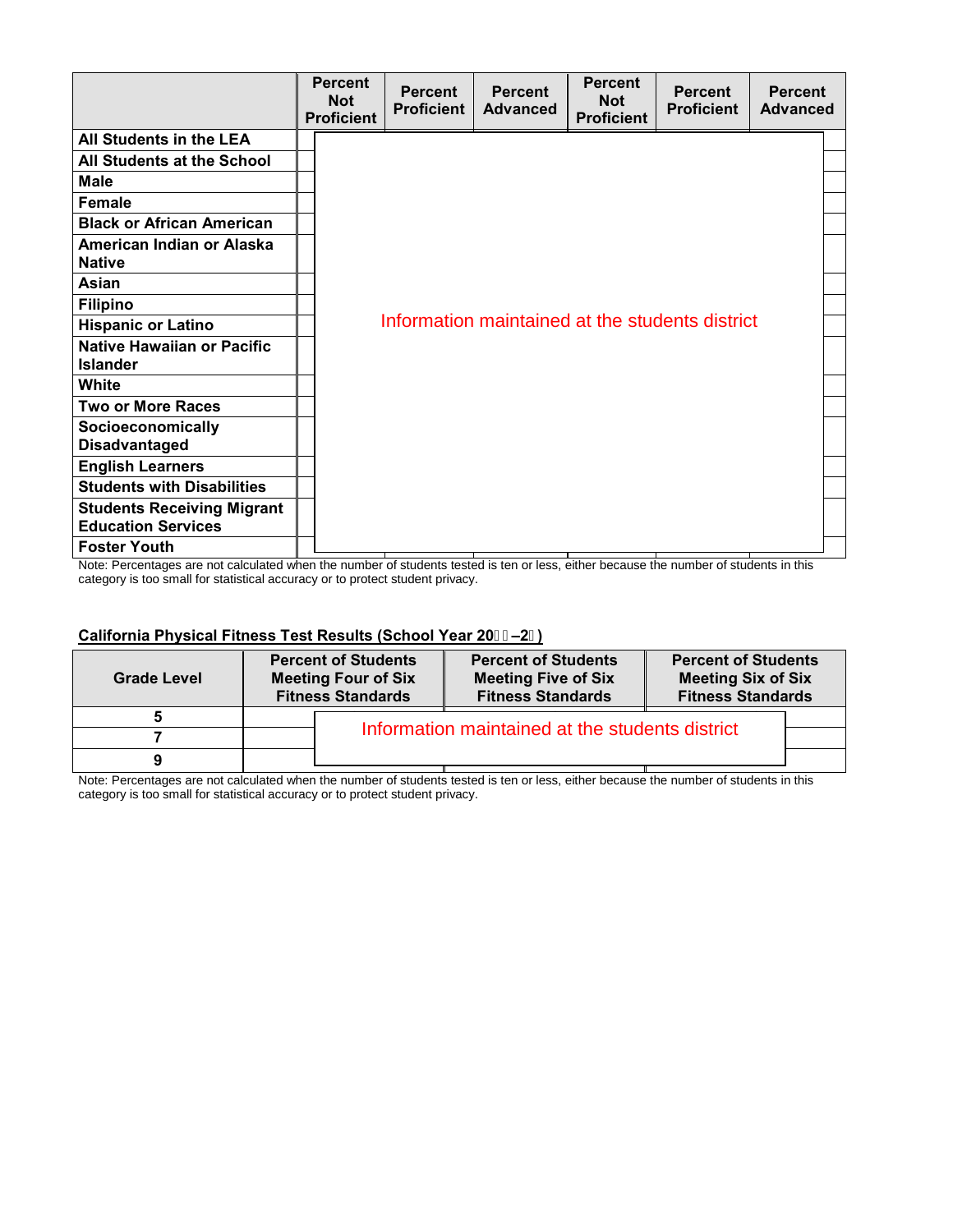# **C. Engagement**

### **State Priority: Parental Involvement**

The SARC provides the following information relevant to the State priority: Parental Involvement (Priority 3):

• Efforts the school district makes to seek parent input in making decisions for the school district and each schoolsite

### **Opportunities for Parental Involvement – Most Recent Year**

Research states that students are more successful in school when parents are involved in their child's education. The goal of NCPS is to continue to strengthen communication between school staff and parents to improve students' academic achievement and to provide an overall positive school environment. Parents are encouraged to participate in Open Houses, Gratuity Café, Drama Performances, Talent Shows and other school events and activities.

### **State Priority: Pupil Engagement**

The SARC provides the following information relevant to the State priority: Pupil Engagement (Priority 5):

- High school dropout rates; and
- High school graduation rates

### **Dropout Rate and Graduation Rate (Four-Year Cohort Rate)**

| <b>Indicator</b>  |      | <b>School</b> |                                                                                                                                       |     | <b>District</b> |            | <b>State</b> |            |            |  |
|-------------------|------|---------------|---------------------------------------------------------------------------------------------------------------------------------------|-----|-----------------|------------|--------------|------------|------------|--|
|                   |      |               | $\left 201,-1\right 201-8\$ $\left 208\right 202\$ $-2\%$ $201,-1\left 201-8\right 208\$ $-2\%$ $201,-1\left 201-8\right 208\$ $-2\%$ |     |                 |            |              |            |            |  |
| l Dropout Rate    | ⊏%   | G%            | 2%                                                                                                                                    | DPC | DPC             | DPC        | DPC          | DPC        | <b>DPC</b> |  |
| l Graduation Rate | 71 % | GÃ            | 8€Ã                                                                                                                                   | DPC | <b>DPC</b>      | <b>DPC</b> | DPC          | <b>DPC</b> | <b>DPC</b> |  |

### **Completion of High School Graduation Requirements – Graduating Class of 2020**

| <b>Group</b>                           | <b>School</b> | <b>District</b> | <b>State</b> |
|----------------------------------------|---------------|-----------------|--------------|
| <b>All Students</b>                    | 1F            | <b>DPC</b>      | <b>DPC</b>   |
| <b>Black or African American</b>       | G             | <b>DPC</b>      | <b>DPC</b>   |
| American Indian or Alaska Native       | 0             | <b>DPC</b>      | <b>DPC</b>   |
| Asian                                  | €             | <b>DPC</b>      | <b>DPC</b>   |
| <b>Filipino</b>                        | 0             | <b>DPC</b>      | <b>DPC</b>   |
| <b>Hispanic or Latino</b>              | н             | <b>DPC</b>      | <b>DPC</b>   |
| Native Hawaiian or Pacific Islander    | 0             | <b>DPC</b>      | <b>DPC</b>   |
| White                                  |               | <b>DPC</b>      | <b>DPC</b>   |
| <b>Two or More Races</b>               | 0             | <b>DPC</b>      | <b>DPC</b>   |
| <b>Socioeconomically Disadvantaged</b> | x             | <b>DPC</b>      | <b>DPC</b>   |
| <b>English Learners</b>                | 0             | <b>DPC</b>      | <b>DPC</b>   |
| <b>Students with Disabilities</b>      | 0             | <b>DPC</b>      | <b>DPC</b>   |
| <b>Foster Youth</b>                    | 0             | <b>DPC</b>      | <b>DPC</b>   |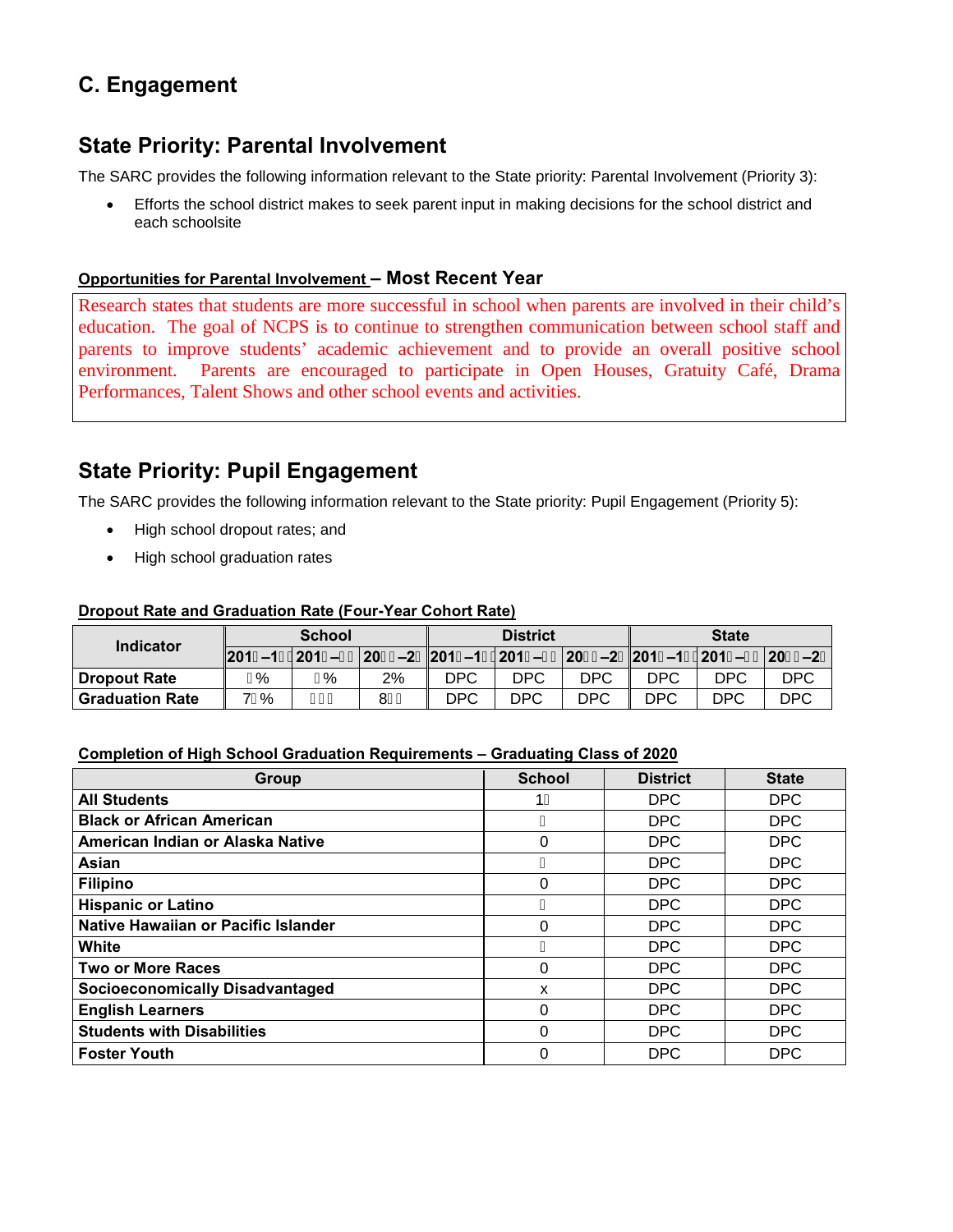# **State Priority: School Climate**

The SARC provides the following information relevant to the State priority: School Climate (Priority 6):

- Pupil suspension rates;
- Pupil expulsion rates; and
- Other local measures on the sense of safety

### **Suspensions and Expulsions**

| Rate              | <b>School</b> |                                                                                           |     | <b>District</b> |            | <b>State</b> |     |            |  |
|-------------------|---------------|-------------------------------------------------------------------------------------------|-----|-----------------|------------|--------------|-----|------------|--|
|                   |               | 201, -1-  201- -8\$  208\$-2% 201, -1-  201- -8\$  208\$-2% 201, -1-  201- -8\$  208\$-2% |     |                 |            |              |     |            |  |
| l Suspensions     |               |                                                                                           | DPC | DPC             | <b>DPC</b> | DPC          | DPC | DPC        |  |
| <b>Expulsions</b> |               |                                                                                           | DPC | <b>DPC</b>      | <b>DPC</b> | DPC          | DPC | <b>DPC</b> |  |

### **School Safety Plan – Most Recent Year**

NCPS has participated in Safe Schools Trainings and has implemented a "Safe School Plan" to address any potential problem areas. The following items were discussed at the training:

- 1. Overall Positive School Climate
- 2. Emergency Plan Fire
- 3. Emergency Plan Natural Disaster
- 4. Emergency Plan Threat to Positive School Environment
- 5. Reporting Child Abuse
- 6. Bullying
- 7. Wellness Plan

This plan is a work in progress as NCPS continues to see the most current information and advice from subject matter experts.

### **D. Other SARC Information**

The information in this section is required to be in the SARC but is not included in the state priorities for LCFF.

### **Adequate Yearly Progress Overall and by Criteria (School Year 20–2)**

| <b>AYP Criteria</b>                            | <b>School</b>          | <b>District</b> | <b>State</b> |  |  |  |
|------------------------------------------------|------------------------|-----------------|--------------|--|--|--|
| <b>Made AYP Overall</b>                        |                        |                 |              |  |  |  |
| Met Participation Rate - English Language Arts |                        |                 |              |  |  |  |
| Met Participation Rate - Mathematics           | Available upon request |                 |              |  |  |  |
| Met Percent Proficient - English Language Arts |                        |                 |              |  |  |  |
| <b>Met Percent Proficient - Mathematics</b>    |                        |                 |              |  |  |  |
| <b>Met Attendance Rate</b>                     |                        |                 |              |  |  |  |
| <b>Met Graduation Rate</b>                     |                        |                 |              |  |  |  |

#### **Federal Intervention Program (School Year 20–2)**

| Indicator<br><b>District</b><br>School |
|----------------------------------------|
|----------------------------------------|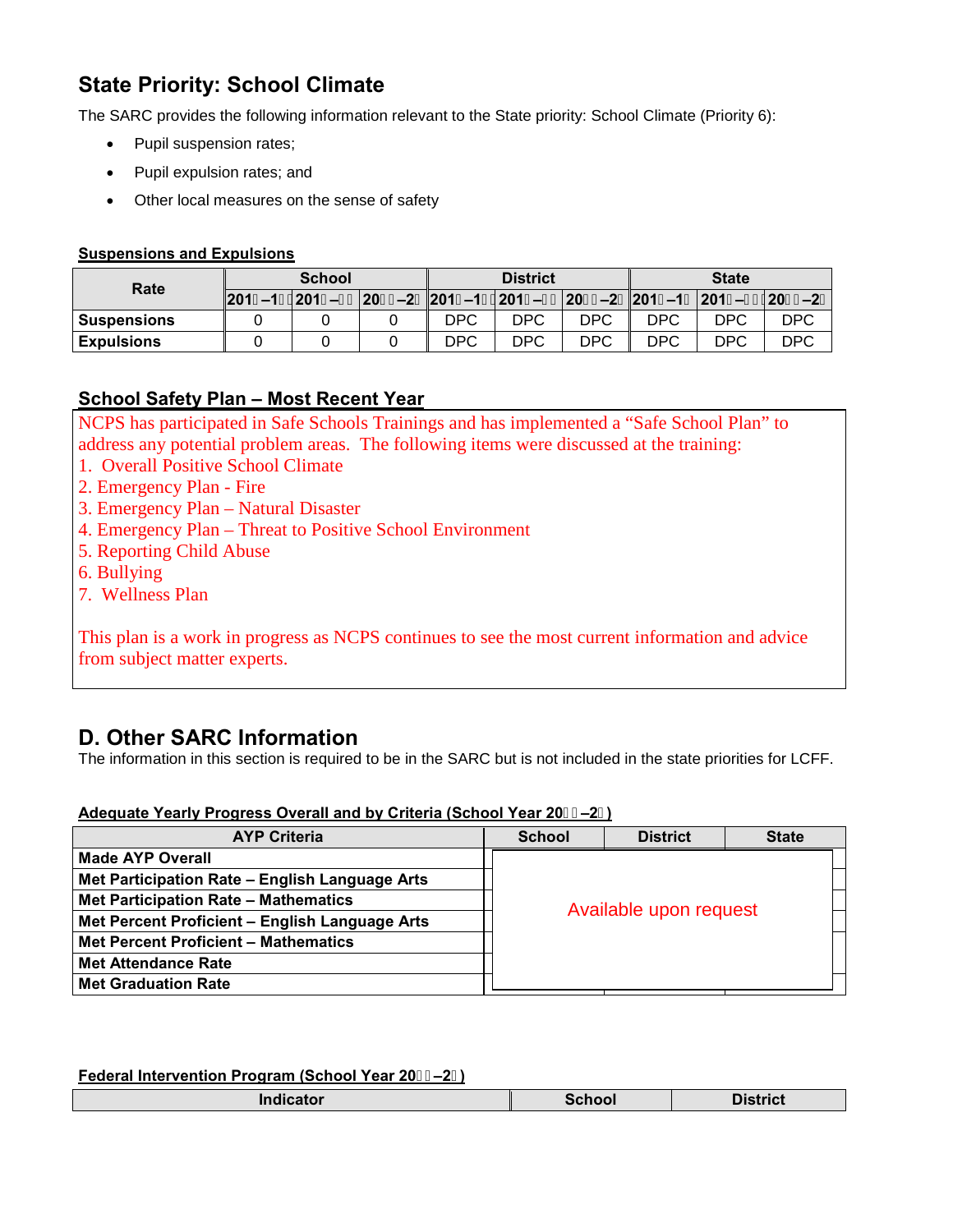| <b>Program Improvement Status</b>                          |                        |  |  |  |
|------------------------------------------------------------|------------------------|--|--|--|
| First Year of Program Improvement                          | Available upon request |  |  |  |
| Year in Program Improvement                                |                        |  |  |  |
| <b>Number of Schools Currently in Program Improvement</b>  |                        |  |  |  |
| <b>Percent of Schools Currently in Program Improvement</b> |                        |  |  |  |

Note: Cells with N/A values do not require data.

### **Average Class Size and Class Size Distribution (Secondary)**

| Avg.<br><b>Class</b><br><b>Subject</b> |             |          | $2017 - 18$<br><b>Number of Classes*</b> |       | Avg.<br><b>Class</b> |          | $2018 - 19$<br><b>Number of Classes*</b> |       | Avg.<br><b>Class</b> | 2019-20<br><b>Number of Classes*</b> |       |       |
|----------------------------------------|-------------|----------|------------------------------------------|-------|----------------------|----------|------------------------------------------|-------|----------------------|--------------------------------------|-------|-------|
|                                        | <b>Size</b> | $1 - 22$ | 23-32                                    | $33+$ | <b>Size</b>          | $1 - 22$ | $23 - 32$                                | $33+$ | <b>Size</b>          | $1 - 22$                             | 23-32 | $33+$ |
| <b>English</b>                         | F€          |          | x                                        | x     | 10                   |          | x                                        | х     |                      |                                      | x     | x     |
| <b>Mathematics</b>                     | F€          |          | X                                        | x     | 10                   |          | X                                        | x     |                      |                                      | x     | x     |
| <b>Science</b>                         | F€          |          | X                                        | x     | 10                   |          | x                                        | x     |                      |                                      | x     | x     |
| <b>Social</b><br><b>Science</b>        | F€          |          | x                                        | x     | 10                   |          | x                                        | x     |                      |                                      | x     | x     |

\* Number of classes indicates how many classrooms fall into each size category (a range of total students per classroom). At the secondary school level, this information is reported by subject area rather than grade level.

### **Academic Counselors and Other Support Staff (School Year 2020–21)**

| <b>Title</b>                                                  | Number of FTE*<br><b>Assigned to School</b> | <b>Average Number of</b><br><b>Students per</b><br><b>Academic Counselor</b> |
|---------------------------------------------------------------|---------------------------------------------|------------------------------------------------------------------------------|
| <b>Academic Counselor</b>                                     | X                                           | <b>DPL</b>                                                                   |
| <b>Counselor (Social/Behavioral or Career</b><br>Development) | 2                                           | 35                                                                           |
| Library Media Teacher (librarian)                             | x                                           | N/A                                                                          |
| <b>Library Media Services Staff</b><br>(paraprofessional)     | x                                           | N/A                                                                          |
| <b>Psychologist</b>                                           | X                                           | N/A                                                                          |
| <b>Social Worker</b>                                          | X                                           | N/A                                                                          |
| <b>Nurse</b>                                                  | X                                           | N/A                                                                          |
| <b>Speech/Language/Hearing Specialist</b>                     |                                             | N/A                                                                          |
| <b>Resource Specialist (non-teaching)</b>                     | x                                           | N/A                                                                          |
| <b>Other</b>                                                  | x                                           | N/A                                                                          |

Note: Cells with N/A values do not require data.

\* One Full Time Equivalent (FTE) equals one staff member working full time; one FTE could also represent two staff members who each work 50 percent of full time.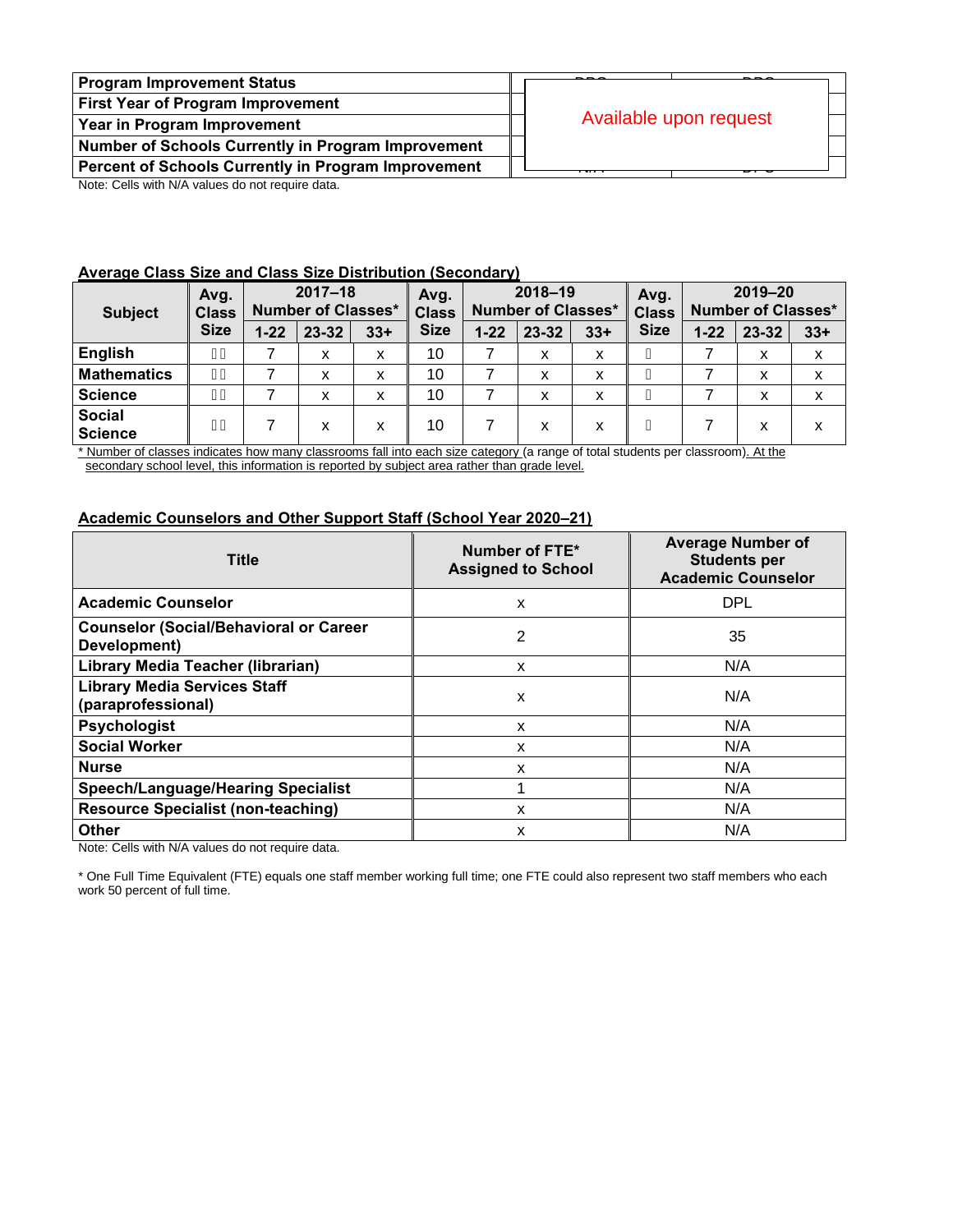### **Expenditures Per Pupil and School Site Teacher Salaries (Fiscal Year 2020–21)**

| Level                                                   | <b>Total</b><br><b>Expenditures</b><br><b>Per Pupil</b> | <b>Expenditures</b><br><b>Per Pupil</b><br>(Supplemental/<br><b>Restricted)</b> | <b>Expenditures</b><br><b>Per Pupil</b><br>(Basic/<br>Unrestricted) | Average<br><b>Teacher</b><br><b>Salary</b> |
|---------------------------------------------------------|---------------------------------------------------------|---------------------------------------------------------------------------------|---------------------------------------------------------------------|--------------------------------------------|
| <b>School Site</b>                                      |                                                         |                                                                                 |                                                                     |                                            |
| <b>District</b>                                         |                                                         |                                                                                 |                                                                     |                                            |
| <b>Percent Difference - School Site</b><br>and District | Available upon request                                  |                                                                                 |                                                                     |                                            |
| <b>State</b>                                            |                                                         |                                                                                 |                                                                     |                                            |
| <b>Percent Difference - School Site</b><br>and State    |                                                         |                                                                                 |                                                                     |                                            |

Note: Cells with N/A values do not require data.

### **Teacher and Administrative Salaries (Fiscal Year 2020–21)**

| Category                                             | <b>District</b><br>Amount | <b>State Average</b><br><b>For Districts</b><br>In Same Category |  |
|------------------------------------------------------|---------------------------|------------------------------------------------------------------|--|
| <b>Beginning Teacher Salary</b>                      |                           |                                                                  |  |
| <b>Mid-Range Teacher Salary</b>                      |                           |                                                                  |  |
| <b>Highest Teacher Salary</b>                        |                           |                                                                  |  |
| <b>Average Principal Salary (Elementary)</b>         | Available upon request    |                                                                  |  |
| <b>Average Principal Salary (Middle)</b>             |                           |                                                                  |  |
| <b>Average Principal Salary (High)</b>               |                           |                                                                  |  |
| <b>Superintendent Salary</b>                         |                           |                                                                  |  |
| <b>Percent of Budget for Teacher Salaries</b>        |                           |                                                                  |  |
| <b>Percent of Budget for Administrative Salaries</b> |                           |                                                                  |  |

For detailed information on salaries, see the CDE Certificated Salaries & Benefits Web page a[t http://www.cde.ca.gov/ds/fd/cs/.](http://www.cde.ca.gov/ds/fd/cs/)